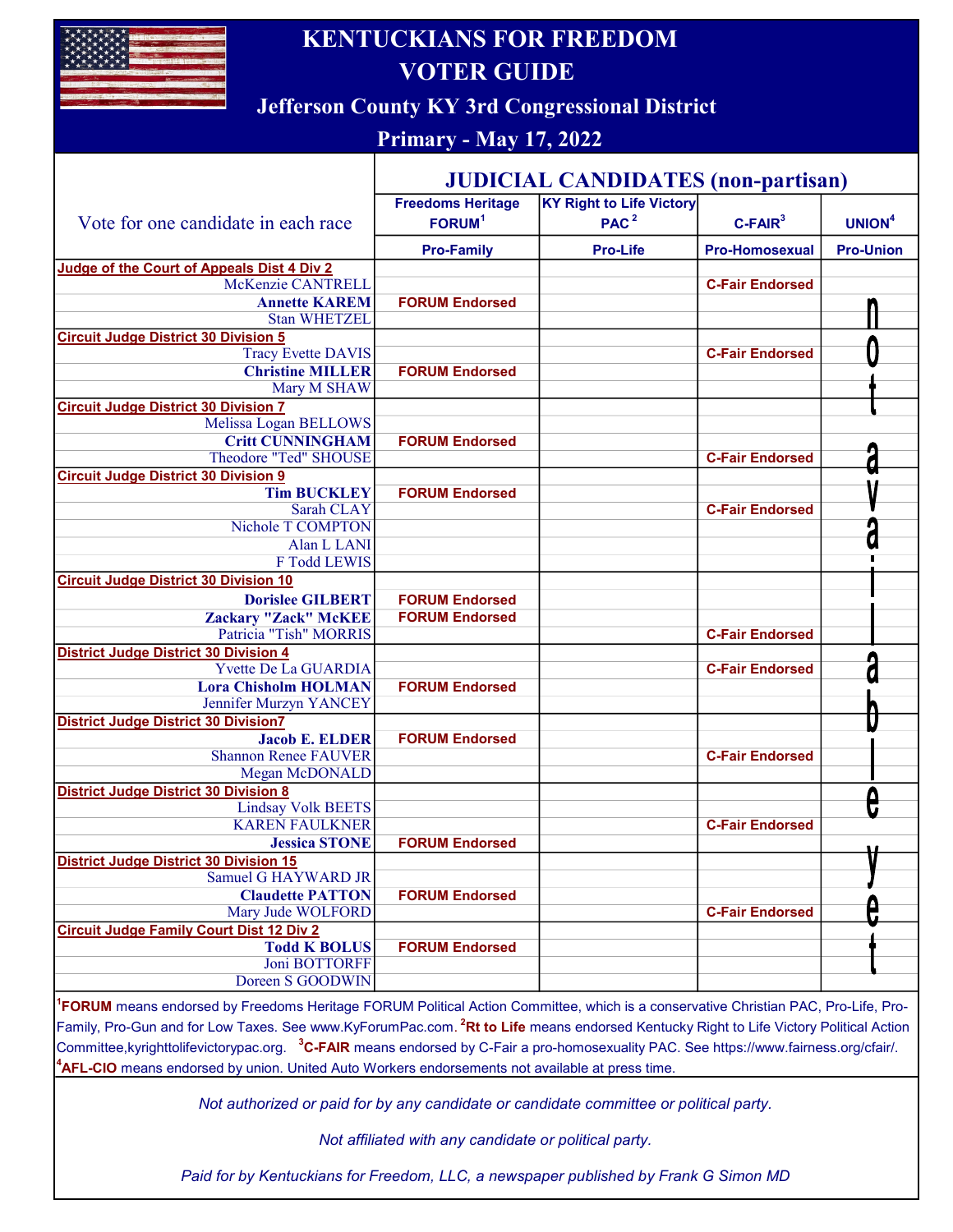| <b>KENTUCKIANS FOR FREEDOM VOTER GUIDE</b>                                                                                                                                                                                                                               |                                                          |                                                      |                                                     |                        |                          |  |  |  |
|--------------------------------------------------------------------------------------------------------------------------------------------------------------------------------------------------------------------------------------------------------------------------|----------------------------------------------------------|------------------------------------------------------|-----------------------------------------------------|------------------------|--------------------------|--|--|--|
| <b>Jefferson County Kentucky 3rd Congressional District</b>                                                                                                                                                                                                              |                                                          |                                                      |                                                     |                        |                          |  |  |  |
| <b>Primary - May 17, 2022</b>                                                                                                                                                                                                                                            |                                                          |                                                      |                                                     |                        |                          |  |  |  |
|                                                                                                                                                                                                                                                                          |                                                          |                                                      |                                                     |                        |                          |  |  |  |
|                                                                                                                                                                                                                                                                          |                                                          | <b>Freedoms Heritage</b><br><b>FORUM<sup>1</sup></b> | <b>KY Right to Life Victory</b><br>PAC <sup>2</sup> |                        |                          |  |  |  |
|                                                                                                                                                                                                                                                                          | <b>REPUBLICAN</b>                                        |                                                      |                                                     | $C$ -FAIR <sup>3</sup> | <b>UNION<sup>4</sup></b> |  |  |  |
|                                                                                                                                                                                                                                                                          | <b>CANDIDATES</b>                                        | <b>Pro-Family</b>                                    | <b>Pro-Life</b>                                     | <b>Pro-Homosexual</b>  | <b>Pro-Union</b>         |  |  |  |
| <b>US Senate</b>                                                                                                                                                                                                                                                         | <b>Incumbent Rand PAUL</b>                               | <b>FORUM Endorsed</b>                                | <b>Rt to Life Endorsed</b>                          |                        |                          |  |  |  |
|                                                                                                                                                                                                                                                                          | <b>Arnold BLANKENSHIP</b><br>Valerie FREDRICK            |                                                      |                                                     |                        |                          |  |  |  |
|                                                                                                                                                                                                                                                                          | Paul HAMILTON                                            |                                                      |                                                     |                        |                          |  |  |  |
|                                                                                                                                                                                                                                                                          | <b>John SCHIESS</b>                                      |                                                      |                                                     |                        |                          |  |  |  |
|                                                                                                                                                                                                                                                                          | <b>Tami STAINFIELD</b>                                   |                                                      |                                                     |                        |                          |  |  |  |
| <b>US Representative District 3</b>                                                                                                                                                                                                                                      |                                                          |                                                      |                                                     |                        |                          |  |  |  |
|                                                                                                                                                                                                                                                                          | Daniel COBBLE                                            |                                                      |                                                     |                        |                          |  |  |  |
|                                                                                                                                                                                                                                                                          | <b>Mike CRAVEN</b>                                       |                                                      |                                                     |                        |                          |  |  |  |
|                                                                                                                                                                                                                                                                          | Justin GREGORY, Darien Barrios MORENO,                   |                                                      |                                                     |                        |                          |  |  |  |
|                                                                                                                                                                                                                                                                          | <b>Rhonda PALAZZO</b>                                    | <b>FORUM Endorsed</b>                                | <b>Rt to Life Endorsed</b>                          |                        |                          |  |  |  |
|                                                                                                                                                                                                                                                                          | <b>Gregory PUCCETTI, Ray STUART</b>                      |                                                      |                                                     |                        |                          |  |  |  |
| <b>US Representative District 2</b>                                                                                                                                                                                                                                      | <b>Brent FEHER</b>                                       |                                                      | <b>Rt to Life Endorsed</b>                          |                        |                          |  |  |  |
| E Jefferson Co                                                                                                                                                                                                                                                           | <b>Incumbent Brett GUTHRIE</b>                           |                                                      |                                                     |                        |                          |  |  |  |
|                                                                                                                                                                                                                                                                          | <b>E. Lee WATTS</b><br><b>Bill FERKO</b>                 | <b>FORUM Endorsed</b>                                | <b>Rt to Life Endorsed</b>                          |                        | Ó                        |  |  |  |
| <b>State Senator - District 6</b>                                                                                                                                                                                                                                        | <b>Lindsey TICHENOR</b>                                  | <b>FORUM Endorsed</b>                                | <b>Rt to Life Endorsed</b>                          |                        |                          |  |  |  |
| <b>State Senator - District 26</b>                                                                                                                                                                                                                                       | <b>Everett CORLEY</b>                                    |                                                      |                                                     |                        |                          |  |  |  |
|                                                                                                                                                                                                                                                                          | Mark H. DOWNER                                           |                                                      |                                                     |                        |                          |  |  |  |
|                                                                                                                                                                                                                                                                          | <b>James PEDEN</b>                                       | <b>FORUM Endorsed</b>                                |                                                     |                        |                          |  |  |  |
| <b>State Senator - District 36</b>                                                                                                                                                                                                                                       | Sheeba JOLLY                                             | leans liberal                                        |                                                     |                        |                          |  |  |  |
|                                                                                                                                                                                                                                                                          | <b>Incumbent Julie Raque ADAMS</b>                       | moderate                                             |                                                     |                        |                          |  |  |  |
|                                                                                                                                                                                                                                                                          | <b>State Representative - District 28</b>                |                                                      |                                                     |                        |                          |  |  |  |
|                                                                                                                                                                                                                                                                          | <b>Jared BAUMAN</b>                                      | <b>FORUM Endorsed</b>                                | <b>Rt to Life Endorsed</b>                          |                        |                          |  |  |  |
|                                                                                                                                                                                                                                                                          | <b>Patrick Ryan THOMPSON</b>                             |                                                      |                                                     |                        |                          |  |  |  |
|                                                                                                                                                                                                                                                                          | <b>State Representative - District 31</b>                |                                                      |                                                     |                        |                          |  |  |  |
|                                                                                                                                                                                                                                                                          | <b>Flint BRECKINRIDGE</b><br><b>Susan Tyler WITTEN</b>   | <b>FORUM Endorsed</b>                                | <b>Rt to Life Endorsed</b>                          |                        |                          |  |  |  |
|                                                                                                                                                                                                                                                                          | <b>State Representative - District 36</b>                |                                                      |                                                     |                        |                          |  |  |  |
|                                                                                                                                                                                                                                                                          | Richard CRAWFORD, David HOWSER                           |                                                      |                                                     |                        |                          |  |  |  |
|                                                                                                                                                                                                                                                                          | <b>John HODGSON</b>                                      | <b>FORUM Endorsed</b>                                | <b>Rt to Life Endorsed</b>                          |                        |                          |  |  |  |
|                                                                                                                                                                                                                                                                          | <b>State Representative - District 37</b>                |                                                      |                                                     |                        |                          |  |  |  |
|                                                                                                                                                                                                                                                                          | <b>Emily CALLAWAY</b>                                    |                                                      | <b>Rt to Life Endorsed</b>                          |                        |                          |  |  |  |
|                                                                                                                                                                                                                                                                          | <b>Jimmy MARICLE</b>                                     | <b>FORUM Endorsed</b>                                |                                                     |                        |                          |  |  |  |
| <b>State Rep - District 41</b>                                                                                                                                                                                                                                           | <b>Bryan SHEPHERD</b>                                    |                                                      |                                                     |                        |                          |  |  |  |
|                                                                                                                                                                                                                                                                          | Sara-Elizabeth COTTRELL                                  |                                                      | <b>Rt to Life Endorsed</b>                          |                        |                          |  |  |  |
|                                                                                                                                                                                                                                                                          | <b>Carrie Sanders McKEEHAN</b>                           | <b>FORUM Endorsed</b>                                | <b>Rt to Life Endorsed</b>                          |                        |                          |  |  |  |
| <b>Jefferson COUNTY CLERK</b>                                                                                                                                                                                                                                            |                                                          |                                                      |                                                     |                        |                          |  |  |  |
|                                                                                                                                                                                                                                                                          | <b>Bob DeVORE</b><br>Incumbent Barbara 'Bobbie' HOLSCLAW | <b>FORUM Endorsed</b>                                |                                                     |                        |                          |  |  |  |
|                                                                                                                                                                                                                                                                          | <b>Mark WOOTEN</b>                                       |                                                      |                                                     |                        |                          |  |  |  |
| <b>Jefferson COUNTY MAYOR</b>                                                                                                                                                                                                                                            |                                                          |                                                      |                                                     |                        |                          |  |  |  |
|                                                                                                                                                                                                                                                                          | Philip O. MOLESTINA                                      |                                                      |                                                     |                        |                          |  |  |  |
|                                                                                                                                                                                                                                                                          | <b>William 'Bill' DIERUF</b>                             |                                                      |                                                     |                        |                          |  |  |  |
|                                                                                                                                                                                                                                                                          | Rob Stark REISHMAN, Jr                                   |                                                      |                                                     |                        |                          |  |  |  |
|                                                                                                                                                                                                                                                                          | <b>Chartrael HALL</b>                                    | <b>FORUM Endorsed</b>                                |                                                     |                        |                          |  |  |  |
| <b>Metro Council - District 17</b>                                                                                                                                                                                                                                       | <b>Kent T HALL</b>                                       |                                                      |                                                     |                        |                          |  |  |  |
|                                                                                                                                                                                                                                                                          | Marvin Westfield ODOM III                                |                                                      |                                                     |                        |                          |  |  |  |
| <b>Metro Council - District 19</b>                                                                                                                                                                                                                                       | <b>Irina BAPTISTE</b>                                    | <b>FORUM Endorsed</b>                                |                                                     |                        |                          |  |  |  |
| <b>Stephen M DATTILO JR</b><br><sup>1</sup> FORUM means endorsed by Freedoms Heritage FORUM Political Action Committee, which is a conservative Christian PAC, Pro-Life, Pro-                                                                                            |                                                          |                                                      |                                                     |                        |                          |  |  |  |
|                                                                                                                                                                                                                                                                          |                                                          |                                                      |                                                     |                        |                          |  |  |  |
| Family, Pro-Gun and for Low Taxes <u>.</u> See www.KyForumPac.com. <sup>2</sup> Rt to Life means endorsed by Kentucky Right to Life Victory Political                                                                                                                    |                                                          |                                                      |                                                     |                        |                          |  |  |  |
| Action Committee, see kyrighttolifevictorypac.org. <sup>3</sup> C-FAIR means endorsed by C-Fair a pro-homosexuality PAC,<br>https://www.fairness.org/cfair/. <sup>4</sup> AFL-CIO means endorsed by union. United Auto Workers endorsements not available at press time. |                                                          |                                                      |                                                     |                        |                          |  |  |  |
|                                                                                                                                                                                                                                                                          |                                                          |                                                      |                                                     |                        |                          |  |  |  |
| Not authorized or paid for by any candidate or candidate committee or political party. Not affiliated with any candidate or political party.                                                                                                                             |                                                          |                                                      |                                                     |                        |                          |  |  |  |

Paid for by Kentuckians for Freedom, LLC, a newspaper published by Frank G Simon MD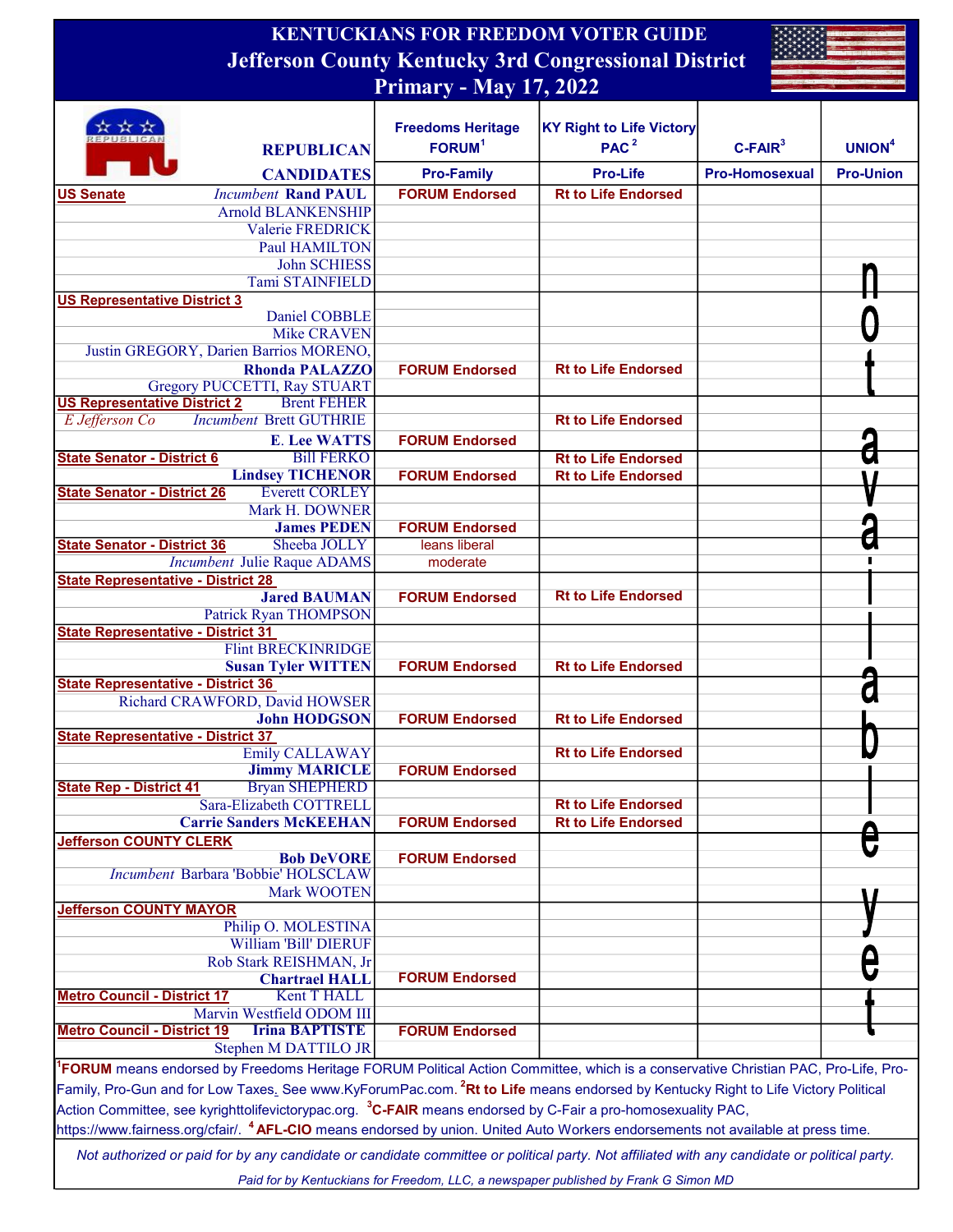|                                                                                        | <b>KENTUCKIANS FOR FREEDOM VOTER GUIDE</b>                  |                                                   |                        |                          |
|----------------------------------------------------------------------------------------|-------------------------------------------------------------|---------------------------------------------------|------------------------|--------------------------|
|                                                                                        | <b>Jefferson County Kentucky 3rd Congressional District</b> |                                                   |                        |                          |
|                                                                                        | <b>Primary - May 17, 2022</b>                               |                                                   |                        |                          |
|                                                                                        |                                                             | <b>Freedoms Heritage KY Right to Life Victory</b> |                        |                          |
| <b>DEMOCRATIC</b>                                                                      | <b>FORUM<sup>1</sup></b>                                    | PAC <sup>2</sup>                                  | $C$ -FAIR $3$          | <b>UNION<sup>4</sup></b> |
| <b>CANDIDATES</b>                                                                      | Pro-Family                                                  | Pro-Life                                          | Pro-Homosexual         | <b>Pro-Union</b>         |
| <b>Joshua W BLANTON SR</b><br><b>US SENATE</b>                                         |                                                             |                                                   |                        |                          |
| <b>Charles BOOKER</b>                                                                  |                                                             |                                                   |                        | <b>AFL CIO</b>           |
| Ruth GAO, John MERRILL                                                                 |                                                             |                                                   |                        |                          |
| <b>US Representative District 3</b><br><b>Attica SCOTT</b>                             |                                                             |                                                   |                        |                          |
| Morgan McGARVEY<br><b>US Representative Dist 2</b><br><b>Hank LINDERMAN</b>            |                                                             |                                                   |                        | <b>AFL CIO</b>           |
| William Dakota COMPTON<br>E Jefferson Co                                               |                                                             |                                                   |                        |                          |
| <b>State Representative - District 28</b>                                              |                                                             |                                                   |                        |                          |
| <b>Almaria BAKER</b>                                                                   |                                                             |                                                   |                        |                          |
| <b>Charles MILLER</b>                                                                  |                                                             |                                                   |                        |                          |
| <b>State Representative - Dist 30</b><br><b>Neal TURPIN</b>                            |                                                             |                                                   |                        |                          |
| <b>Tom BURCH</b>                                                                       |                                                             |                                                   | <b>C-Fair Endorsed</b> |                          |
| <b>Daniel GROSSBERG</b>                                                                |                                                             |                                                   |                        |                          |
| <b>State Representative - Dist 31</b><br><b>Sue FOSTER</b><br><b>Derek PENWELL</b>     |                                                             |                                                   | <b>C-Fair Endorsed</b> |                          |
| <b>State Representative - Dist 34</b>                                                  |                                                             |                                                   |                        |                          |
| Jonathan LOWE                                                                          |                                                             |                                                   | <b>C-Fair Endorsed</b> |                          |
| <b>Sarah STALKER</b>                                                                   |                                                             |                                                   |                        |                          |
| <b>State Representative - Dist 41</b>                                                  |                                                             |                                                   |                        |                          |
| <b>Josie RAYMOND</b>                                                                   |                                                             |                                                   | <b>C-Fair Endorsed</b> |                          |
| Joshua CROWDER, Darryl YOUNG, Jr                                                       |                                                             |                                                   |                        |                          |
| <b>State Representative - Dist 43</b>                                                  |                                                             |                                                   |                        |                          |
| <b>Robert LeVertis BELL</b><br>Pamela STEVENSON                                        |                                                             |                                                   | <b>C-Fair Endorsed</b> |                          |
| <b>State Representative - Dist 48</b>                                                  |                                                             |                                                   |                        |                          |
| Amanda CORZINE                                                                         |                                                             |                                                   |                        |                          |
| Maria SOROLIS                                                                          |                                                             |                                                   | <b>C-Fair Endorsed</b> |                          |
| <b>Karl PRICE</b><br><b>County Attorney</b>                                            |                                                             |                                                   |                        |                          |
| David HOLTON                                                                           |                                                             |                                                   |                        |                          |
| Mike O'CONNELL                                                                         |                                                             |                                                   | <b>C-Fair Endorsed</b> |                          |
| <b>Jefferson COUNTY CLERK</b>                                                          |                                                             |                                                   |                        |                          |
| Neville BLAKEMORE, Daniel A COBBLE,<br><b>Tenisha SMITH</b>                            |                                                             |                                                   |                        |                          |
| Tina WARD-PUGH                                                                         |                                                             |                                                   | <b>C-Fair Endorsed</b> |                          |
| Martin "Marty" McDONALD<br><b>Sheriff</b>                                              |                                                             |                                                   |                        |                          |
| <b>George RODMAN</b>                                                                   | <b>FORUM Endorsed</b>                                       |                                                   |                        |                          |
| John AUBREY, Stephen L Yancey                                                          |                                                             |                                                   |                        |                          |
| <b>Jefferson COUNTY MAYOR</b>                                                          |                                                             |                                                   |                        |                          |
| Timothy Findley, Jr., Skylar Beckett Graudick,                                         |                                                             |                                                   |                        |                          |
| Craig Greenberg, Colin J. Hardin, Sergio Lopez<br>David L. Nicholson, Anthony Oxendine |                                                             |                                                   |                        |                          |
| Shameka Parrish-Wright                                                                 |                                                             |                                                   | <b>C-Fair Endorsed</b> |                          |
| <b>Metro Council - District 1</b> Ameerah GRANGER                                      |                                                             |                                                   |                        |                          |
| Tammy HAWKINS, Richard WHITCOCK JR                                                     |                                                             |                                                   |                        |                          |
| <b>Kathleen PARKS</b>                                                                  |                                                             |                                                   | <b>C-Fair Endorsed</b> |                          |
| Gibran CROOK<br><b>Metro Council - District 3</b>                                      |                                                             |                                                   |                        |                          |
| Keisha DORSEY                                                                          |                                                             |                                                   |                        |                          |
| <b>Ray BARKER</b><br><b>Metro Council - District 5</b>                                 | <b>FORUM Endorsed</b>                                       |                                                   |                        |                          |
| <b>Donna Lyvette PURVIS</b><br><b>Sherlena R WATKINS</b>                               |                                                             |                                                   | <b>C-Fair Endorsed</b> |                          |
| <b>Jack ANDREWS</b><br><b>Metro Council - District 9</b>                               |                                                             |                                                   |                        |                          |
| Mike Brooks, Alison BROTZGE-ELDER                                                      |                                                             |                                                   |                        |                          |
| Jim MIMS, Wynn SIMPSON                                                                 |                                                             |                                                   |                        |                          |
| <b>Andrew OWEN</b>                                                                     |                                                             |                                                   | <b>C-Fair Endorsed</b> |                          |
| Metro Council - District 15 Alena BALAKOS                                              |                                                             |                                                   | <b>C-Fair Endorsed</b> |                          |
| Jennifer CHAPPELL, Cassandra D COLON                                                   |                                                             |                                                   |                        |                          |
| Tyler LAMON, Daniel LUCKETT JR                                                         |                                                             |                                                   |                        |                          |